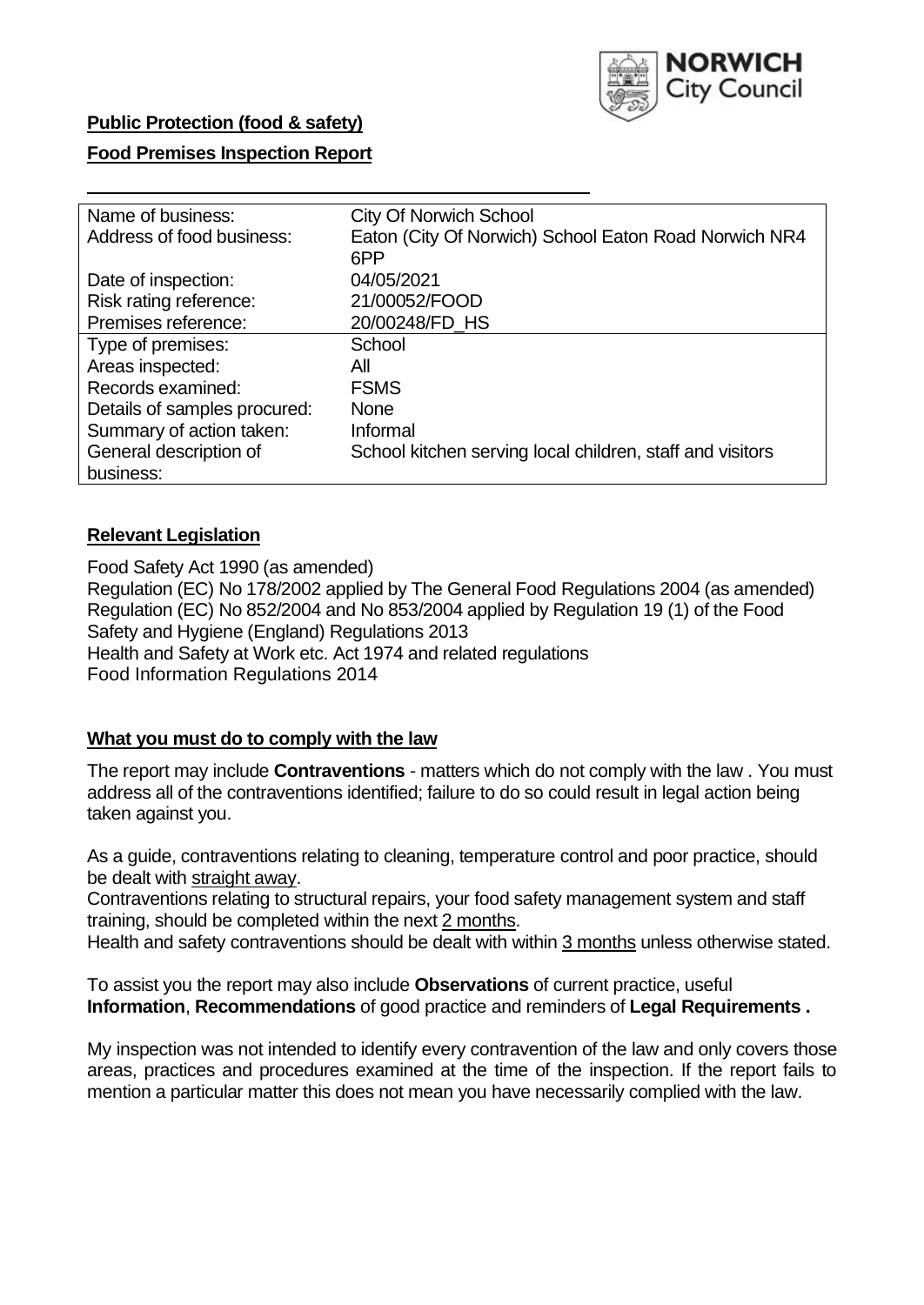# **FOOD SAFETY**

### **How we calculate your Food Hygiene Rating:**

 The food safety section has been divided into the three areas which you are scored against for the hygiene rating: 1. food hygiene and safety procedures, 2. structural requirements and 3. confidence in management/control procedures. Each section begins with a summary of what was observed and the score you have been given. Details of how these scores combine to produce your overall food hygiene rating are shown in the table.

| <b>Compliance Area</b>                     |          |    |                | <b>You Score</b> |               |    |           |    |                |  |  |
|--------------------------------------------|----------|----|----------------|------------------|---------------|----|-----------|----|----------------|--|--|
| <b>Food Hygiene and Safety</b>             |          |    | $\Omega$       | 5                | 10            | 15 | 20        | 25 |                |  |  |
| <b>Structure and Cleaning</b>              |          |    | $\Omega$       | 5                | 10            | 15 | 20        | 25 |                |  |  |
| Confidence in management & control systems |          |    | $\overline{0}$ | 5                | 10            | 15 | 20        | 30 |                |  |  |
|                                            |          |    |                |                  |               |    |           |    |                |  |  |
| <b>Your Total score</b>                    | $0 - 15$ | 20 | $25 - 30$      |                  | $35 - 40$     |    | $45 - 50$ |    | > 50           |  |  |
| <b>Your Worst score</b>                    | 5        | 10 | 10             |                  | 15            |    | 20        |    | $\sim$         |  |  |
|                                            |          |    |                |                  |               |    |           |    |                |  |  |
| <b>Your Rating is</b>                      | 5        | 4  | 3              |                  | $\mathcal{P}$ |    |           |    | $\overline{0}$ |  |  |

Your Food Hygiene Rating is 5 - a very good standard

000005

## **1. Food Hygiene and Safety**

You have a good track record. There are some minor contraventions which require your attention. **(Score 5)** 

### Contamination risks

**Observation** I was pleased to see you were able to demonstrate effective controls to prevent cross-contamination.

### Hand-washing

**Observation I** was pleased to see handwashing was well managed.

### Personal Hygiene

**Observation** I was pleased to see that standards of personal hygiene were high.

### Temperature Control

**Observation** I was pleased to see you were able to limit bacterial growth and/or survival by applying appropriate temperature controls at points critical to food safety and that you were monitoring temperatures.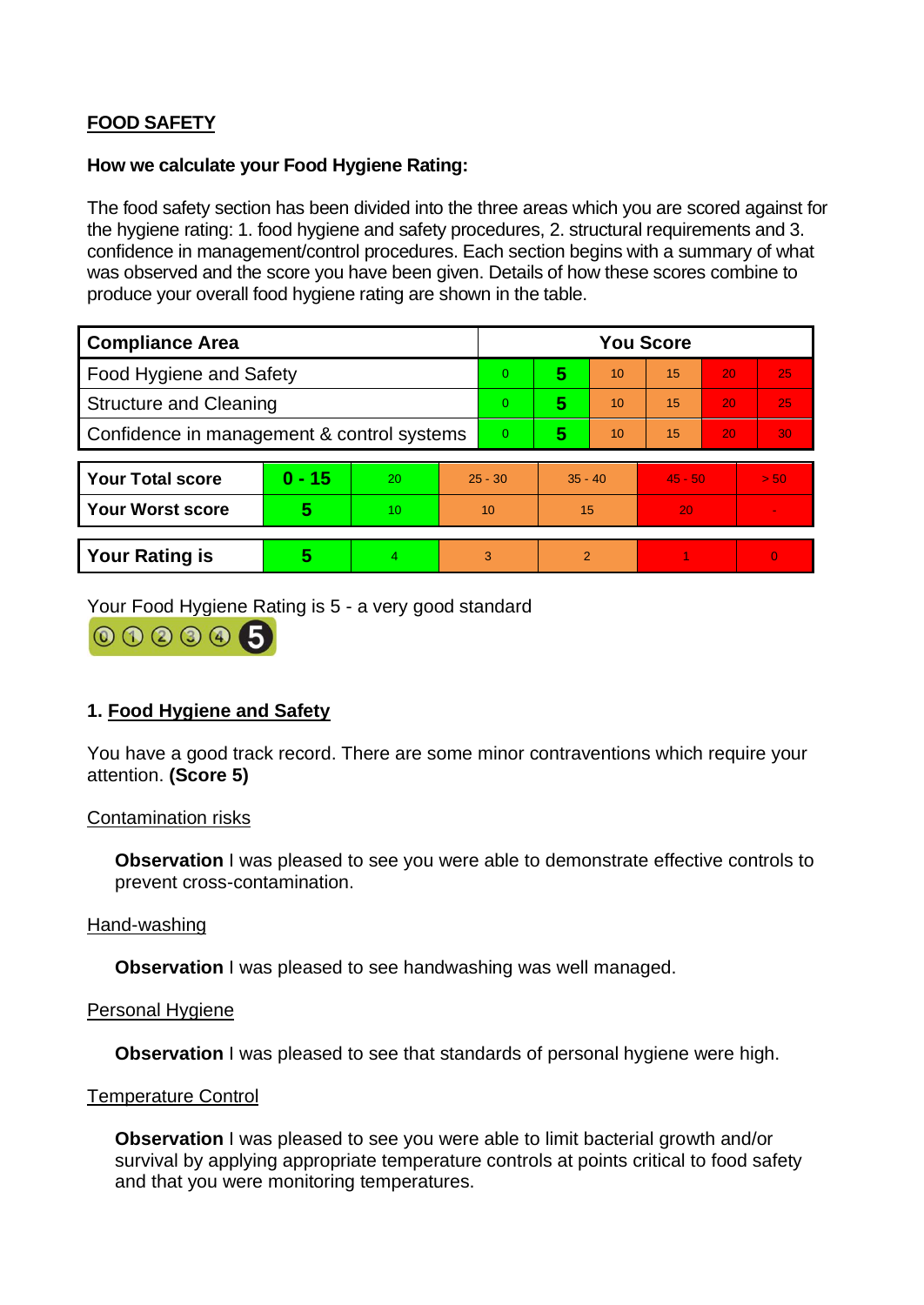## Unfit food

 presence) past its use by date; **Contravention** The following food was unfit (and was seized or destroyed in my

• a carton of milk. This was disposed of straight away by staff when I found it

## **2. Structure and Cleaning**

The structure facilities and standard of cleaning and maintenance are all of a good standard and only minor repairs and/or improvements are required. Pest control and waste disposal provisions are adequate. The minor contraventions require your attention. **(Score 5)** 

## Cleaning of Structure

**Contravention** The following items were dirty and require more frequent and thorough cleaning:

- around equipment feet
- window in dry store

**Contravention** The following items could not be effectively cleaned and must be covered or made non-absorbent:

- mdf or chipboard shelves
- ceiling

## Cleaning Chemicals / Materials / Equipment and Methods

**Observation** I was pleased to see that the premises was kept clean and that your cleaning materials, methods and equipment were able to minimise the spread of harmful bacteria between surfaces.

## **Maintenance**

**Contravention** The following had not been suitably maintained and must be repaired or replaced:

- splits or holes in flooring i.e in wash up room
- worn and / or peeling paint

## **3. Confidence in Management**

 of compliance with the law. You have a good track record. There are some minor Your records are appropriate and generally maintained. You have a good track record. A food safety management system is in place and you demonstrate a very good standard contraventions which require your attention.Your staff are suitably supervised and trained. There are some minor contraventions which require your attention. **(Score 5)** 

## Type of Food Safety Management System Required